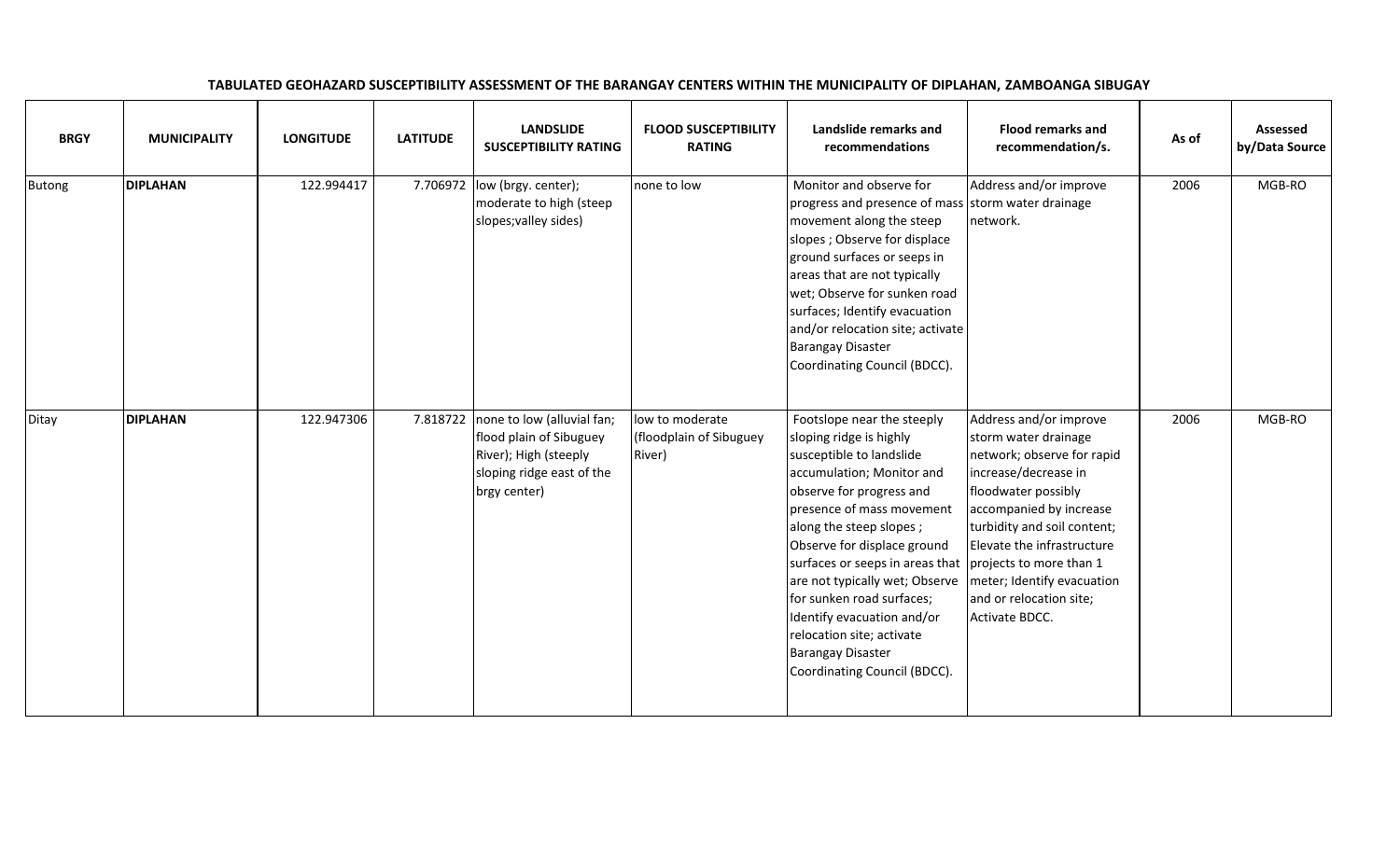| Gaulan | <b>DIPLAHAN</b> | 122.982028 | 7.768389 | none to low (Sibuguey<br>Valley floodplain);<br>moderate to high (steep<br>slopes)          | low to moderate | Footslope near the steeply<br>sloping ridge is highly<br>susceptible to landslide<br>accumulation; Monitor and<br>observe for progress and<br>presence of mass movement<br>along the steep slopes;<br>Observe for displace ground<br>surfaces or seeps in areas that projects to more than 1<br>are not typically wet; Observe<br>for sunken road surfaces;<br>Identify evacuation and/or<br>relocation site; activate<br><b>Barangay Disaster</b><br>Coordinating Council (BDCC). | Address and/or improve<br>storm water drainage<br>network; observe for rapid<br>increase/decrease in<br>floodwater possibly<br>accompanied by increase<br>turbidity and soil content;<br>Elevate the infrastructure<br>meter; Identify evacuation<br>and or relocation site;<br>Activate BDCC. | 2006 | MGB-RO |
|--------|-----------------|------------|----------|---------------------------------------------------------------------------------------------|-----------------|------------------------------------------------------------------------------------------------------------------------------------------------------------------------------------------------------------------------------------------------------------------------------------------------------------------------------------------------------------------------------------------------------------------------------------------------------------------------------------|------------------------------------------------------------------------------------------------------------------------------------------------------------------------------------------------------------------------------------------------------------------------------------------------|------|--------|
| Goling | <b>DIPLAHAN</b> | 122.984722 | 7.730889 | none to low (brgy. center); none to seasonally low<br>high (sloping ground; gully<br>sides) |                 | Footslope near the steeply<br>sloping ridge is highly<br>susceptible to landslide<br>accumulation; Monitor and<br>observe for progress and<br>presence of mass movement<br>along the steep slopes;<br>Observe for displace ground<br>surfaces or seeps in areas that<br>are not typically wet; Observe<br>for sunken road surfaces;<br>Identify evacuation and/or<br>relocation site; activate<br><b>Barangay Disaster</b><br>Coordinating Council (BDCC).                         | Address and/or improve<br>storm water drainage<br>network.                                                                                                                                                                                                                                     | 2006 | MGB-RO |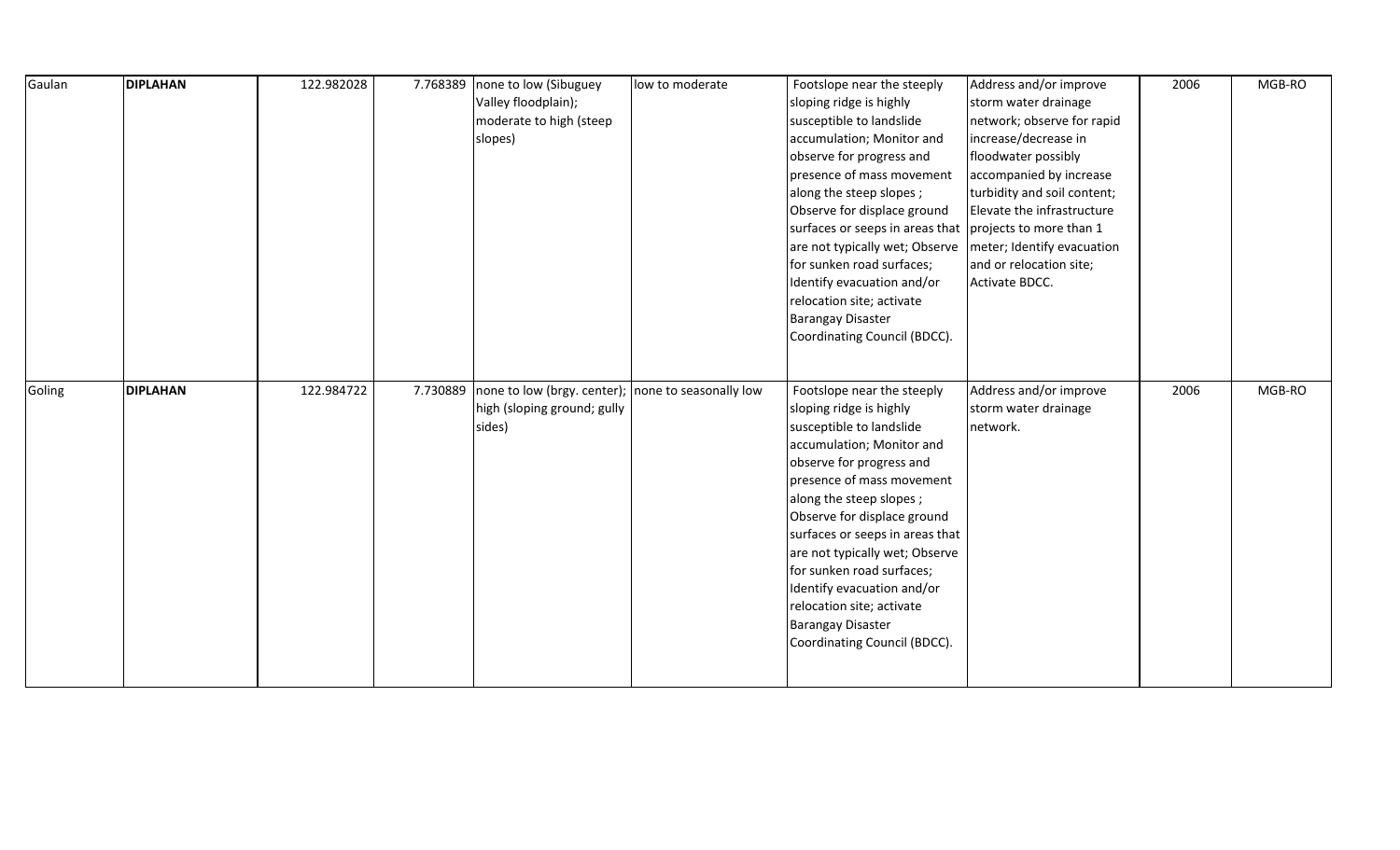| Guinoman  | <b>DIPLAHAN</b> | 122.951528 | 7.835111     | none to low (alluvial fan;<br>brgy. center); high<br>(riverbank scouring)                      | none to low (brgy. center)<br>moderate to high<br>(floodplain) | Observe for and/or monitor<br>for presence of mass<br>movement; activate Barangay<br><b>Disaster Coordinating Council</b><br>(BDCC);                                                                                                                                                                                                                                       | Address and/or improve<br>storm water drainage<br>network; observe for rapid<br>increase/decrease in<br>floodwater possibly<br>accompanied by increase<br>turbidity and soil content;<br>Identify evacuation and or<br>relocation site for settlers<br>near the creek; Activate<br>BDCC. | 2006 | MGB-RO |
|-----------|-----------------|------------|--------------|------------------------------------------------------------------------------------------------|----------------------------------------------------------------|----------------------------------------------------------------------------------------------------------------------------------------------------------------------------------------------------------------------------------------------------------------------------------------------------------------------------------------------------------------------------|------------------------------------------------------------------------------------------------------------------------------------------------------------------------------------------------------------------------------------------------------------------------------------------|------|--------|
| Kauswagan | <b>DIPLAHAN</b> | 122.986278 | 7.701694     | low (brgy. center; gentle<br>top ridge); moderate to<br>high (sloping ground;<br>valley sides) | none to low                                                    | Monitor and observe for<br>progress and presence of mass storm water drainage<br>movement along the steep<br>slopes ; Observe for displace<br>ground surfaces or seeps in<br>areas that are not typically<br>wet; Observe for sunken road<br>surfaces; Identify evacuation<br>and/or relocation site; activate<br><b>Barangay Disaster</b><br>Coordinating Council (BDCC). | Address and/or improve<br>network.                                                                                                                                                                                                                                                       | 2006 | MGB-RO |
| Lindang   | <b>DIPLAHAN</b> | 122.965611 | 7.732278 low |                                                                                                | low (brgy center); high<br>(Sibuguey River)                    | Observe for presence of mass Address and/or improve<br>movement; activate Barangay storm water drainage<br><b>Disaster Coordinating Council</b><br>(BDCC);                                                                                                                                                                                                                 | network; observe for rapid<br>increase/decrease in<br>floodwater possibly<br>accompanied by increase<br>turbidity and soil content;<br>Identify evacuation and or<br>relocation site for settlers<br>near the River; Activate<br>BDCC.                                                   | 2006 | MGB-RO |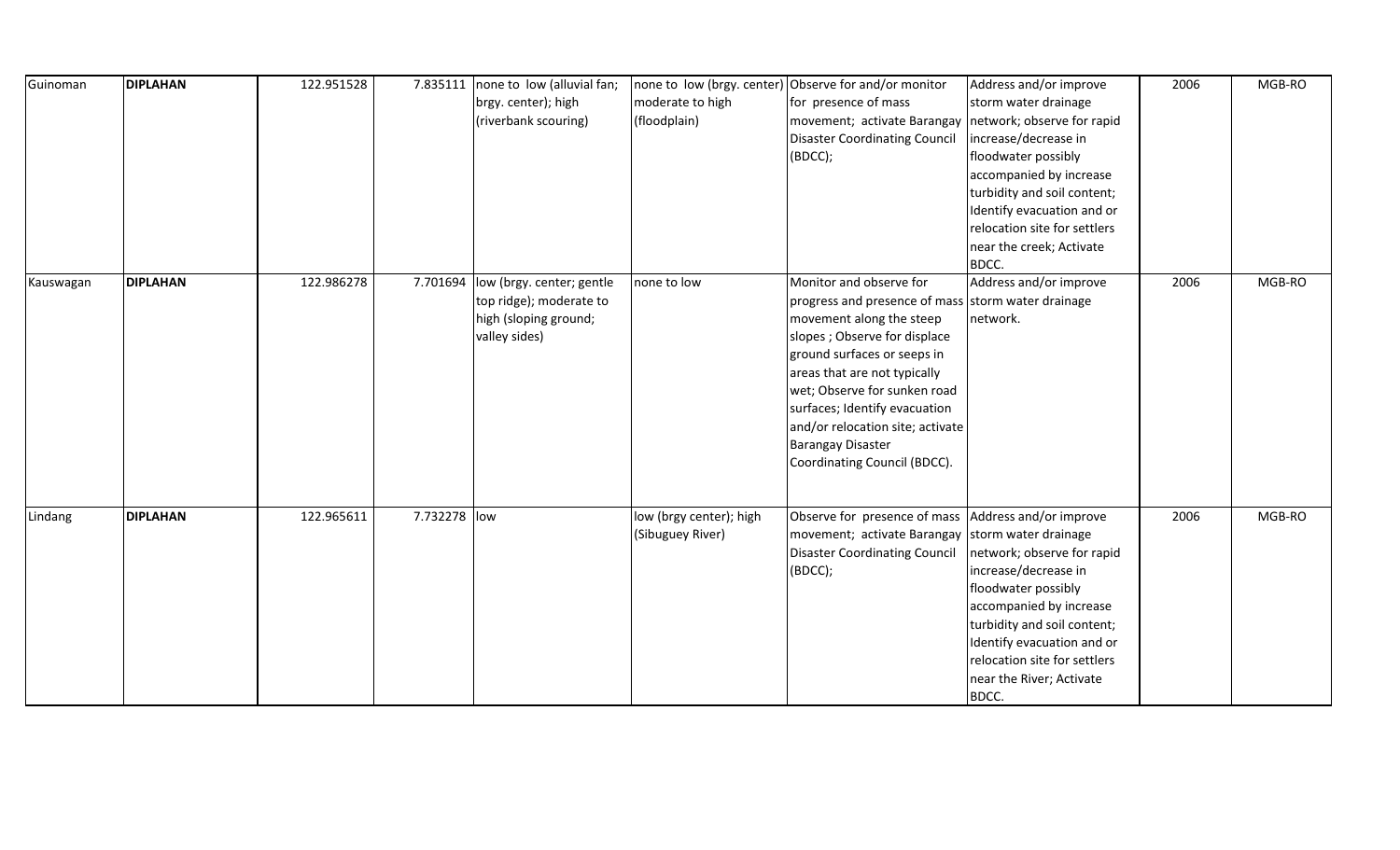| Lobing | <b>DIPLAHAN</b> | 122.959917 | 7.699194 | none (floodplain); high<br>(riverbank scouring)                         | high                                                                     | Observe for and/or monitor<br>for presence of mass<br>movement; activate Barangay   network; observe for rapid<br><b>Disaster Coordinating Council</b><br>(BDCC);                                                                                                                                                                                                                                                                                | Address and/or improve<br>storm water drainage<br>increase/decrease in<br>floodwater possibly<br>accompanied by increase<br>turbidity and soil content;<br>Elevate the infrastructure<br>projects to more than 1<br>meter; Identify evacuation<br>and or relocation site;<br>Activate BDCC. | 2006 | MGB-RO |
|--------|-----------------|------------|----------|-------------------------------------------------------------------------|--------------------------------------------------------------------------|--------------------------------------------------------------------------------------------------------------------------------------------------------------------------------------------------------------------------------------------------------------------------------------------------------------------------------------------------------------------------------------------------------------------------------------------------|---------------------------------------------------------------------------------------------------------------------------------------------------------------------------------------------------------------------------------------------------------------------------------------------|------|--------|
| Luop   | <b>DIPLAHAN</b> | 122.948639 | 7.733167 | low (brgy. center);<br>moderate to high (steep<br>slopes; valley sides) | moderate to high<br>(Sibuguey River floodplain) susceptible to landslide | none to low (brgy center);   Footslope near the steeply<br>sloping ridge is highly<br>accumulation; Monitor and<br>observe for progress and<br>presence of mass movement<br>along the steep slopes;<br>Observe for displace ground<br>surfaces or seeps in areas that relocation site; Activate<br>are not typically wet; Identify<br>evacuation and/or relocation<br>site; activate Barangay<br><b>Disaster Coordinating Council</b><br>(BDCC). | Address and/or improve<br>storm water drainage<br>network; observe for rapid<br>increase/decrease in<br>floodwater possibly<br>accompanied by increase<br>turbidity and soil content;<br>Identify evacuation and or<br>BDCC.                                                                | 2006 | MGB-RO |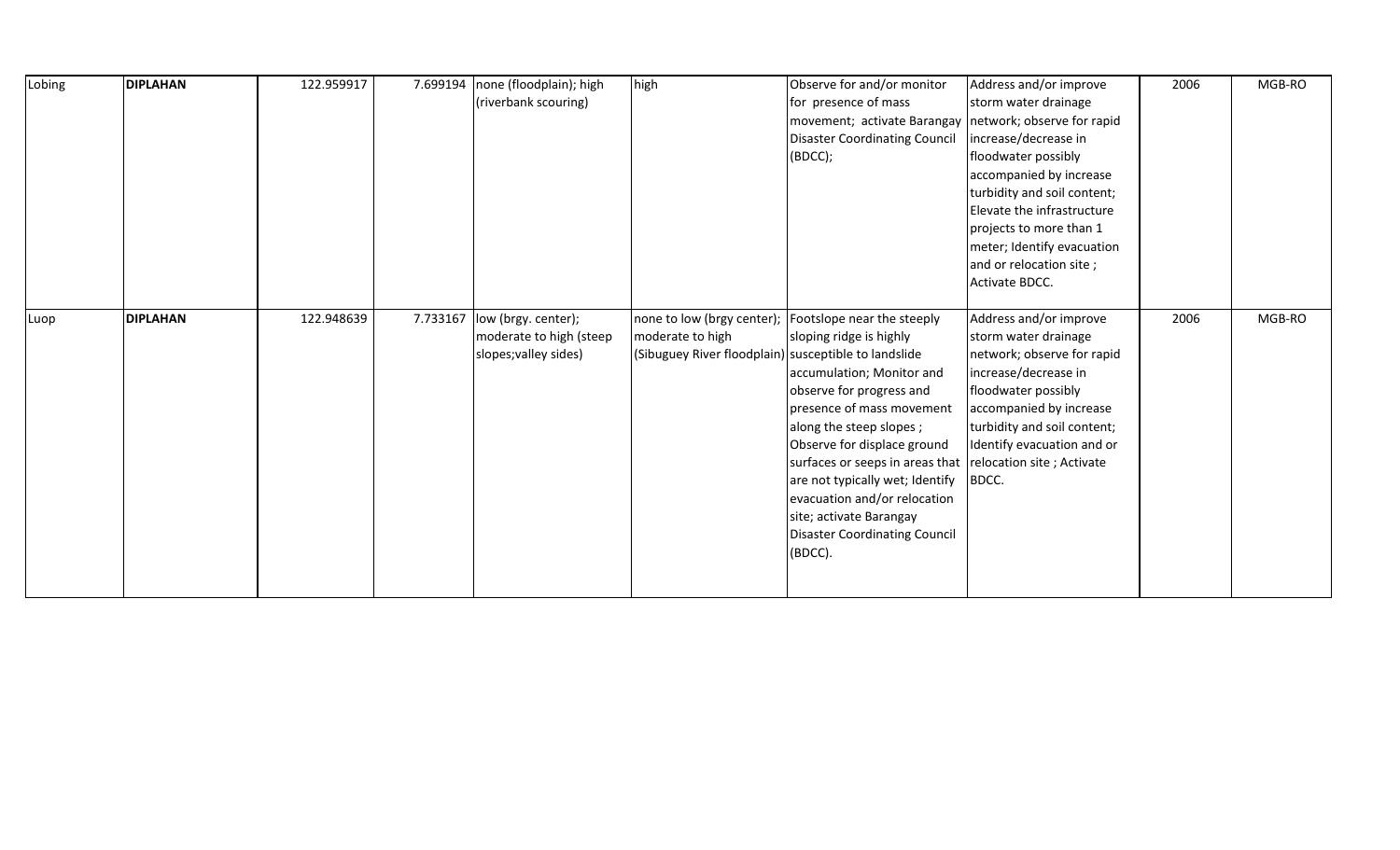| Manangon | <b>DIPLAHAN</b> | 122.973278 |              | 7.739861 none to low (floodplain);<br>high (riverbank scouring) | low (brgy. center);<br>moderate to high<br>(Sibuguer River Basin)                                 | Observe for and/or monitor<br>for presence of mass<br>movement; activate Barangay<br><b>Disaster Coordinating Council</b><br>(BDCC);                                                                                                                                                                                                  | Address and/or improve<br>storm water drainage<br>network; observe for rapid<br>increase/decrease in<br>floodwater possibly<br>accompanied by increase<br>turbidity and soil content;<br>Elevate the infrastructure<br>projects to more than 1<br>meter; Identify evacuation<br>and or relocation site;<br>Activate BDCC. | 2006 | MGB-RO |
|----------|-----------------|------------|--------------|-----------------------------------------------------------------|---------------------------------------------------------------------------------------------------|---------------------------------------------------------------------------------------------------------------------------------------------------------------------------------------------------------------------------------------------------------------------------------------------------------------------------------------|---------------------------------------------------------------------------------------------------------------------------------------------------------------------------------------------------------------------------------------------------------------------------------------------------------------------------|------|--------|
| Mejo     | <b>DIPLAHAN</b> | 122.977333 | 7.706000     | low to moderate                                                 | none to low (brgy. center); Monitor and observe for<br>moderate to high<br>(Sibuguey River Basin) | progress and presence of mass storm water drainage<br>movement along the steep<br>slopes ; Observe for displace<br>ground surfaces or seeps in<br>areas that are not typically<br>wet; Identify evacuation<br>and/or relocation site; activate Elevate the infrastructure<br><b>Barangay Disaster</b><br>Coordinating Council (BDCC). | Address and/or improve<br>network; observe for rapid<br>increase/decrease in<br>floodwater possibly<br>accompanied by increase<br>turbidity and soil content;<br>projects to more than 1<br>meter; Identify evacuation<br>and or relocation site;<br>Activate BDCC.                                                       | 2006 | MGB-RO |
| Natan    | <b>DIPLAHAN</b> | 122.949000 | 7.789944 low |                                                                 | none to low (localize<br>and sheetflood along<br>creek)                                           | Observe for presence of mass Address and/or improve<br>flooding); high (flashflood movement; activate Barangay sttorm water drainage<br><b>Disaster Coordinating Council</b><br>(BDCC);                                                                                                                                               | network; observe for rapid<br>increase/decrease in<br>floodwater possibly<br>accompanied by increase<br>turbidity and soil<br>content; Identify evacuation<br>and or relocation site;<br>Activate BDCC.                                                                                                                   | 2006 | MGB-RO |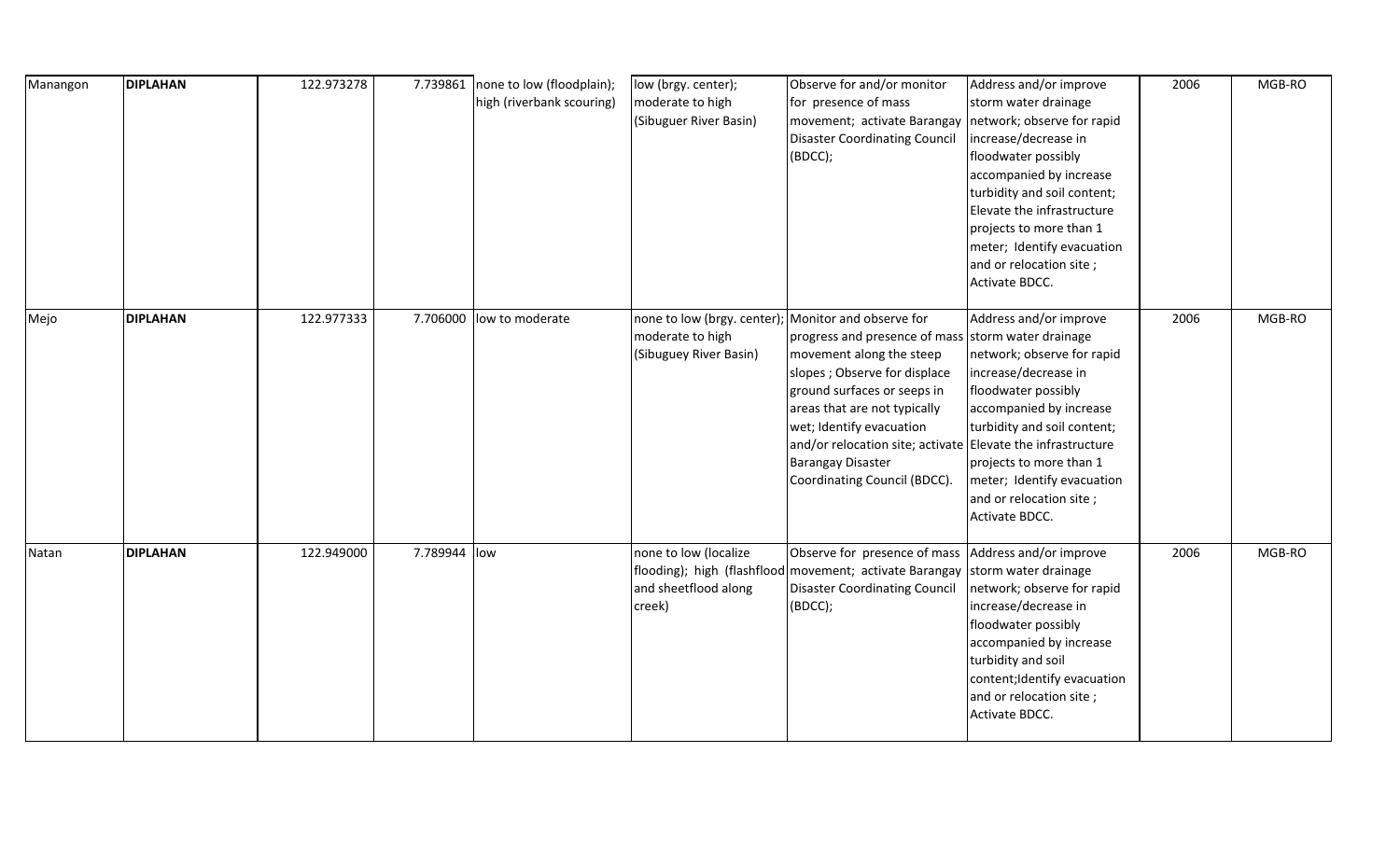| Paradise                | <b>DIPLAHAN</b> | 122.971583 |          | 7.769722   none (floodplain); high<br>(riverbank scouring) | high             | Observe for and/or monitor<br>for presence of mass<br>movement; address riverbank<br>scouring; activate Barangay<br><b>Disaster Coordinating Council</b><br>(BDCC);                            | Located within the floodplain<br>of Sibuguey River; observe for<br>rapid increase/decrease in<br>floodwater possibly<br>accompanied by increase<br>turbidity and soil<br>content; Identify evacuation<br>and or relocation site;<br>Activate BDCC. | 2006 | MGB-RO |
|-------------------------|-----------------|------------|----------|------------------------------------------------------------|------------------|------------------------------------------------------------------------------------------------------------------------------------------------------------------------------------------------|----------------------------------------------------------------------------------------------------------------------------------------------------------------------------------------------------------------------------------------------------|------|--------|
| Pilar                   | <b>DIPLAHAN</b> | 122.964306 | 7.746472 | none (floodplain); high<br>(riverbank scouring)            | moderate to high | Observe for and/or monitor<br>for presence of mass<br>movement; address riverbank rapid increase/decrease in<br>scouring; activate Barangay<br><b>Disaster Coordinating Council</b><br>(BDCC); | Located within the floodplain<br>of Sibuguey River; observe for<br>floodwater possibly<br>accompanied by increase<br>turbidity and soil<br>content; Identify evacuation<br>and or relocation site;<br>Activate BDCC.                               | 2006 | MGB-RO |
| Poblacion<br>(Diplahan) | <b>DIPLAHAN</b> | 122.981167 |          | 7.689333 none to low                                       | none to low      | Observe for presence of mass<br>movement; activate Barangay storm water drainage<br><b>Disaster Coordinating Council</b><br>(BDCC);                                                            | Address and/or improve<br>network.                                                                                                                                                                                                                 | 2006 | MGB-RO |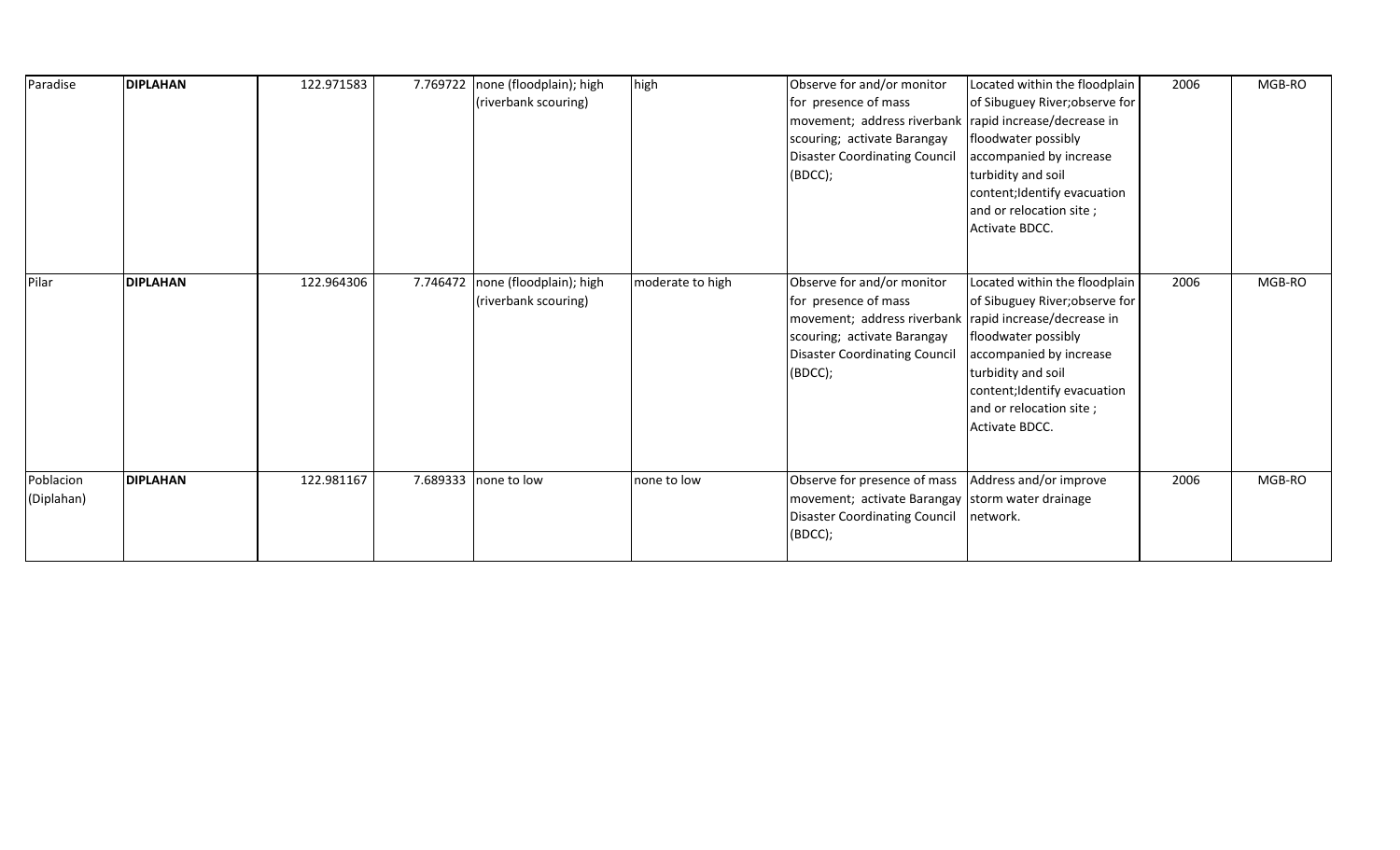| Sampoli A  | <b>DIPLAHAN</b> | 122.963750 | 7.788556 | none (floodplain); high<br>(riverbank scouring)                   | moderate to high | Observe for and/or monitor<br>for presence of mass<br>movement; address riverbank<br>scouring; activate Barangay<br><b>Disaster Coordinating Council</b><br>(BDCC);                                                                                                                                                                   | Located within the floodplain<br>of Sibuguey River<br>tributary; observe for rapid<br>increase/decrease in<br>floodwater possibly<br>accompanied by increase<br>turbidity and soil<br>content; Identify evacuation<br>and or relocation site;<br>Activate BDCC.                           | 2006 | MGB-RO |
|------------|-----------------|------------|----------|-------------------------------------------------------------------|------------------|---------------------------------------------------------------------------------------------------------------------------------------------------------------------------------------------------------------------------------------------------------------------------------------------------------------------------------------|-------------------------------------------------------------------------------------------------------------------------------------------------------------------------------------------------------------------------------------------------------------------------------------------|------|--------|
| Sampoli B  | <b>DIPLAHAN</b> | 122.960889 | 7.787222 | none to low (brgy.center);<br>high (riverbank scouring)           | none to low      | Observe for and/or monitor<br>for presence of mass<br>movement; address riverbank<br>scouring; activate Barangay<br><b>Disaster Coordinating Council</b><br>(BDCC);                                                                                                                                                                   | Address and/or improve<br>storm water drainage<br>network.; Observe for rapid<br>increase/decrease in<br>floodwater possibly<br>accompanied by increase<br>turbidity and soil<br>content; Identify evacuation<br>and or relocation site for<br>settlers near the creek;<br>Activate BDCC. | 2006 | MGB-RO |
| Santa Cruz | <b>DIPLAHAN</b> | 122.992472 | 7.713639 | low (brgy.center)<br>moderate to high (steeply<br>sloping ground) | none to low      | Monitor and observe for<br>progress and presence of mass storm water drainage<br>movement along the steep<br>slopes ; Observe for displace<br>ground surfaces or seeps in<br>areas that are not typically<br>wet; Identify evacuation<br>and/or relocation site; activate<br><b>Barangay Disaster</b><br>Coordinating Council (BDCC). | Address and/or improve<br>network.                                                                                                                                                                                                                                                        | 2006 | MGB-RO |